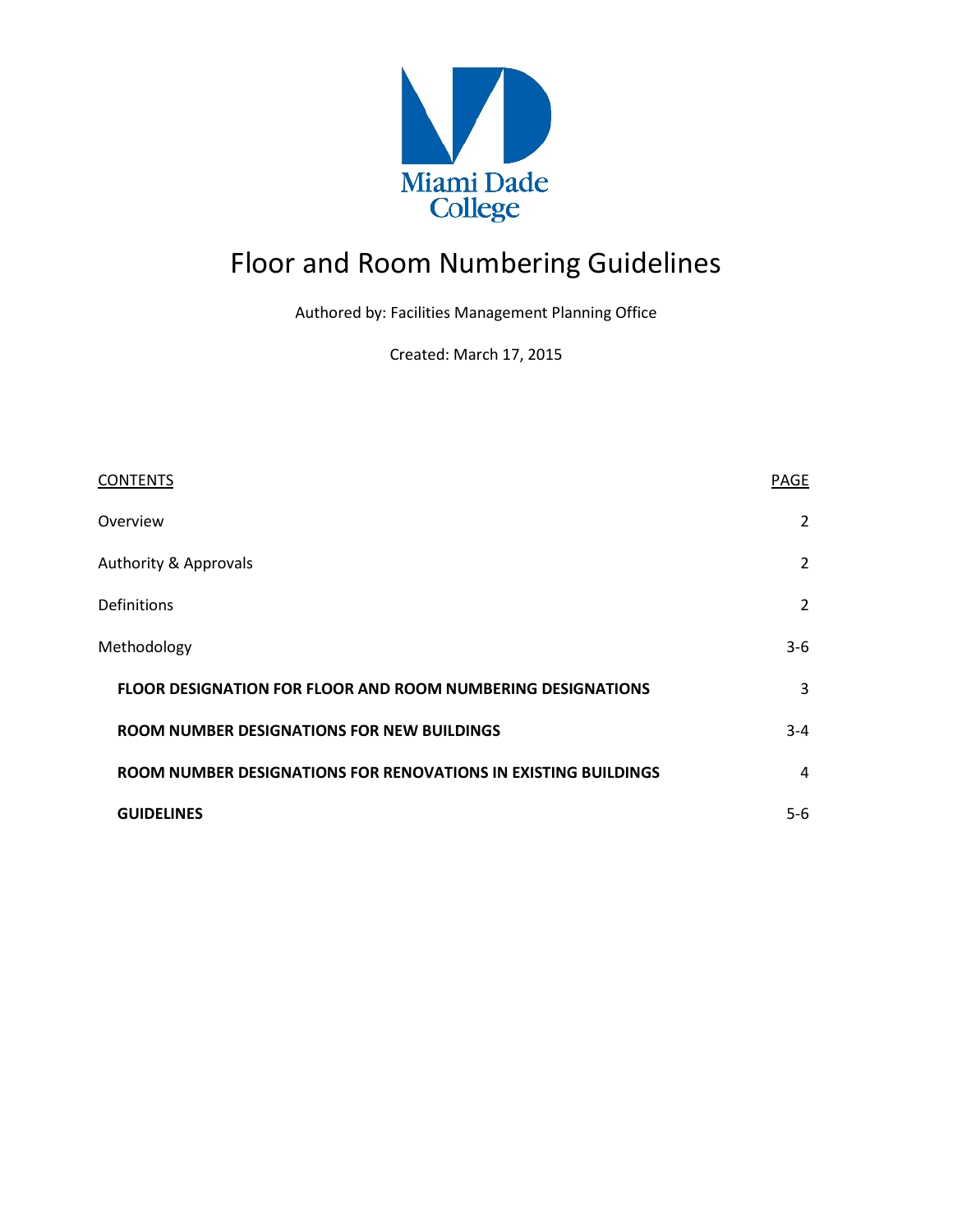#### GOALS AND OBJECTIVES

## **Overview**

The Floor and Room Numbering Guidelines and Procedures (Guidelines) were created to provide consistent identification of rooms for all members of the College community, support facilities management and planning, construction and renovation coordination, facilitate work and key control, support public safety and disaster planning and recovery through standardized way finding on all campuses, and promote standardization of interior signage.

Any unit undertaking the task of designing floor or room numbers should become familiar with this document; and in compliance with such apply the definitions, methodology, and guidelines listed herein.

## **Authority & Approvals**

The task of room numbering must be coordinated through the College's Facilities Management Planning Office. No additions to or changes in floor or room numbers or signage may be completed without final written approval from this office.

## **A. DEFINITIONS**

- Floor the horizontal plane the rooms are located on. For the purposes of these guidelines, the terms "floor," "level," and "story" are considered equal and interchangeable
- Mezzanine an intermediate level or levels between the floor and ceiling of any story.
- Modular office landscaping or systems furniture which may or may not contain full height walls, doors or work surfaces
- Room any space contained between any type of partitions, floors, and ceilings. For the purpose of these guidelines the terms "room" and "space" are considered equal and interchangeable. Spaces such as corridors, elevators, and shafts are also referred to as rooms.
- Room Schedule similar to a door or finish schedule, however this grid would include a line for each numbered space on the drawing, the room types for each room, and the capacity where applicable (i.e. classrooms, labs, conference rooms, auditoria).
- Room Type all room types are defined XXXX document and are to be the only room types listed on the plans and room schedules.
- Suite a group of related rooms typically assigned to a single department, which has its own internal circulation independent from the center building circulation.
- Whole Number a room without a suffix (e.g. 1000)

#### **B. METHODOLOGY FOR FLOOR AND ROOM NUMBERING DESIGNATIONS**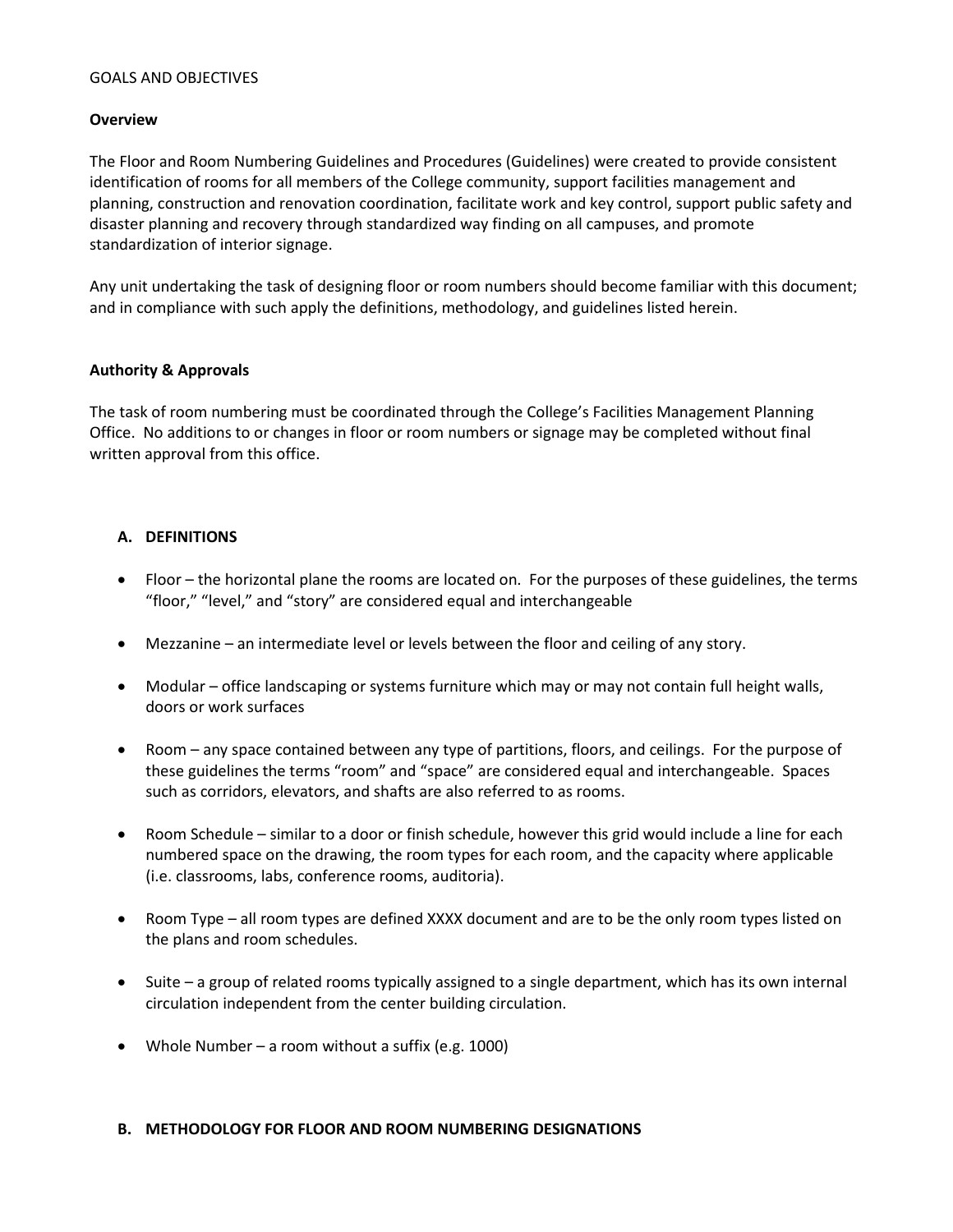## **B.1. FLOOR DESIGNATION**

- Review/become familiar with the configuration of a building
- Determine whether the floor designations for the project apply to a single building or need to be coordinated with one or more other buildings. If a single building – The building's lowest level should be identified with the '1000' number series (depending on the number of rooms found per floor) regardless of where the entry level(s) is or are located. The second level as the 2000 number series and so on. This strategy applies also to parking levels that are part of stand-alone buildings.

If coordinated with other buildings – Levels of all buildings in the group, parking levels included, should be coordinated so that designations are at or near the same elevation. The lowest level in the group should be identified with the 1000 number series. All floors in the group should ascend together, so that individuals moving from one to another may leave the one and enter the other on the same level. When a new building is added to this grouping its floor numbering should coincide with the existing structures.

- Mezzanines and Catwalks Mezzanines should be coordinated so that the numbers telegraph vertically with the floor immediately below it. The letter "M" following the designation of the floor below it should be used for Mezzanines and Catwalks (e.g., 1M000).
- Multi-story spaces The designation for all rooms exceeding one story in height shall be attributed to the floor of primary/main entry. If the room contains more than one primary/main entry. If the room contains more than one primary/main entry, the entry at the lowest established floor will apply.
- Parking Levels Contingent upon the approval of the Facilities Management Planning Office, selected parking structure levels, that sit under buildings, may be designated with the prefix "P" followed by three-digit numbers (e.g. P200). If a parking structure is entered from street level and descends to additional levels the entry level will be designated "P100" and progress upward from there.

## **B.2. ROOM NUMBER DESIGNATIONS FOR NEW BUILDINGS**

- All rooms on main corridors must be signed.
- Identify the main points of entry into the building; the organization of major groups of rooms on each floor, and what groupings are typical and atypical from floor to floor; the primary means of circulation through the building, and on each floor; and the need, if any, to identify special blocks of groups of rooms.
- Determine the direction of way finding throughout the building; and identify those areas on the floor plans. All net square footage is to be accounted for. Pay particular attention to spaces that may require special room number designations – such as non-assignable room types. See Section C Conventions.
- Determine a lay out the maximum number of spaces to be numbered whether a three- or fourdigit numbering system is needed. Recommend and obtain formal concurrence from Facilities Management Planning Office to proceed with the selected system.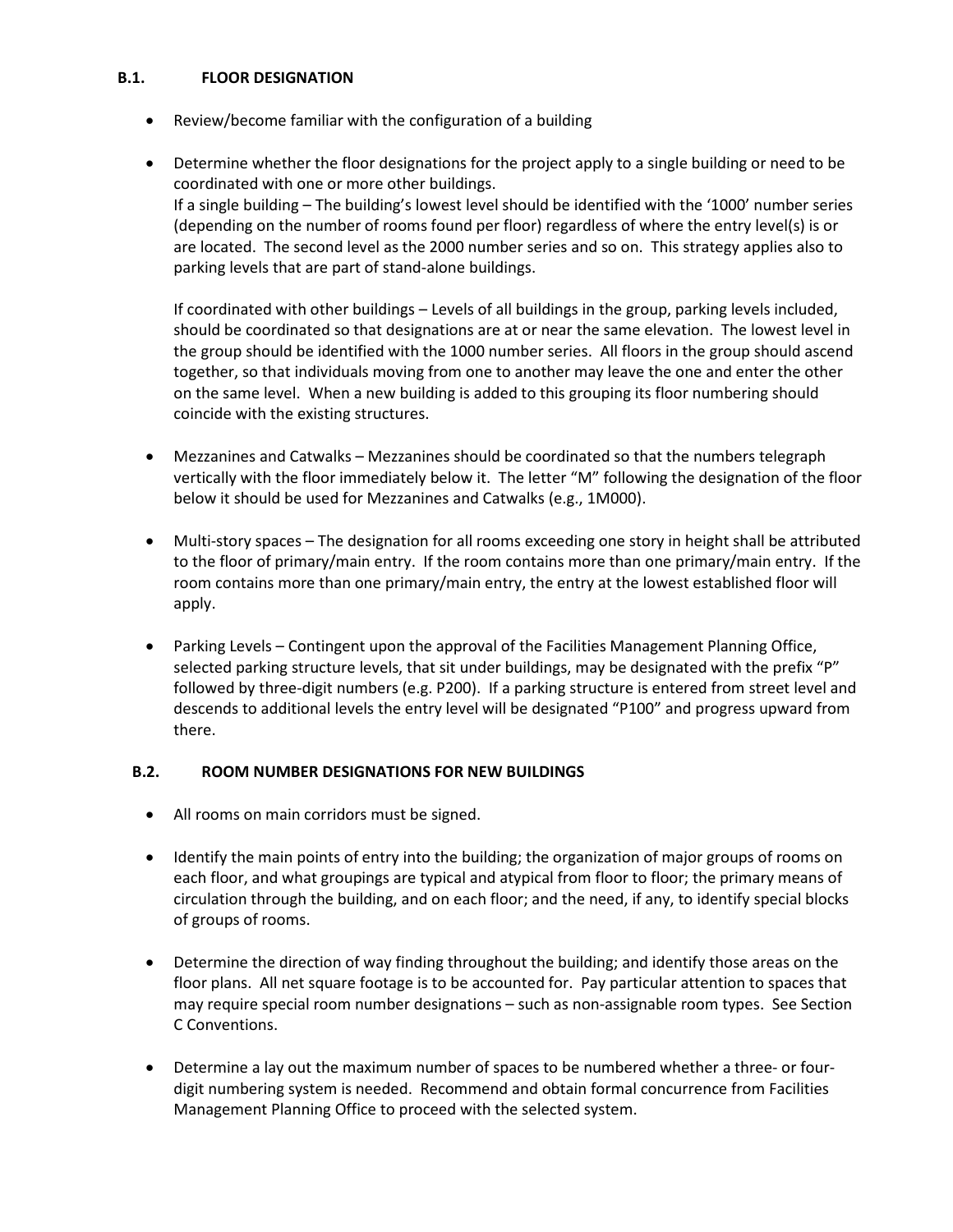- Draft a room numbering scheme and submit a floor plan and room schedule for each floor of the project to Facilities Management Planning Office for review and approval. Submittal is preferred in electronic format regardless of project size or scope.
- Obtain approval of room numbering scheme, initiate, and complete a final room numbering scheme. Include any explanations and clarifications that may be needed. In completing the final scheme the Guidelines in Section C must be applied.

## **B.3. ROOM NUMBER DESIGNATIONS FOR RENOVATIONS IN EXISTING BUILDINGS**

- All rooms on main corridors must be signed.
- Become familiar with the configuration of the building or buildings in question.
- In coordination with the Facilities Management Planning Office determine whether the new room(s) can be coordinated within the existing room numbering scheme of the suite, floor or building.
- If the new room(s) can be coordinated within the existing scheme, draft a room numbering scheme and submit a floor plan and room schedule for each floor of the project to the Facilities Management Planning Office for review and approval. Submittal is preferred in electronic format regardless project size or scope.
- If the new room(s) cannot be coordinate with the existing room numbers, consult with the Facilities Management Planning Office for direction.
- Using guidance provided initiate and complete a final room numbering scheme. Include any explanation and clarifications that may be needed. In completing the final scheme the Guidelines in section C must be applied.

# **C. GUIDELINES**

• All room types, assignable or non-assignable, must be identified with a room number. Walls, fixed or moveable partitions, cages, or systems furniture may distinguish them. For the purposes of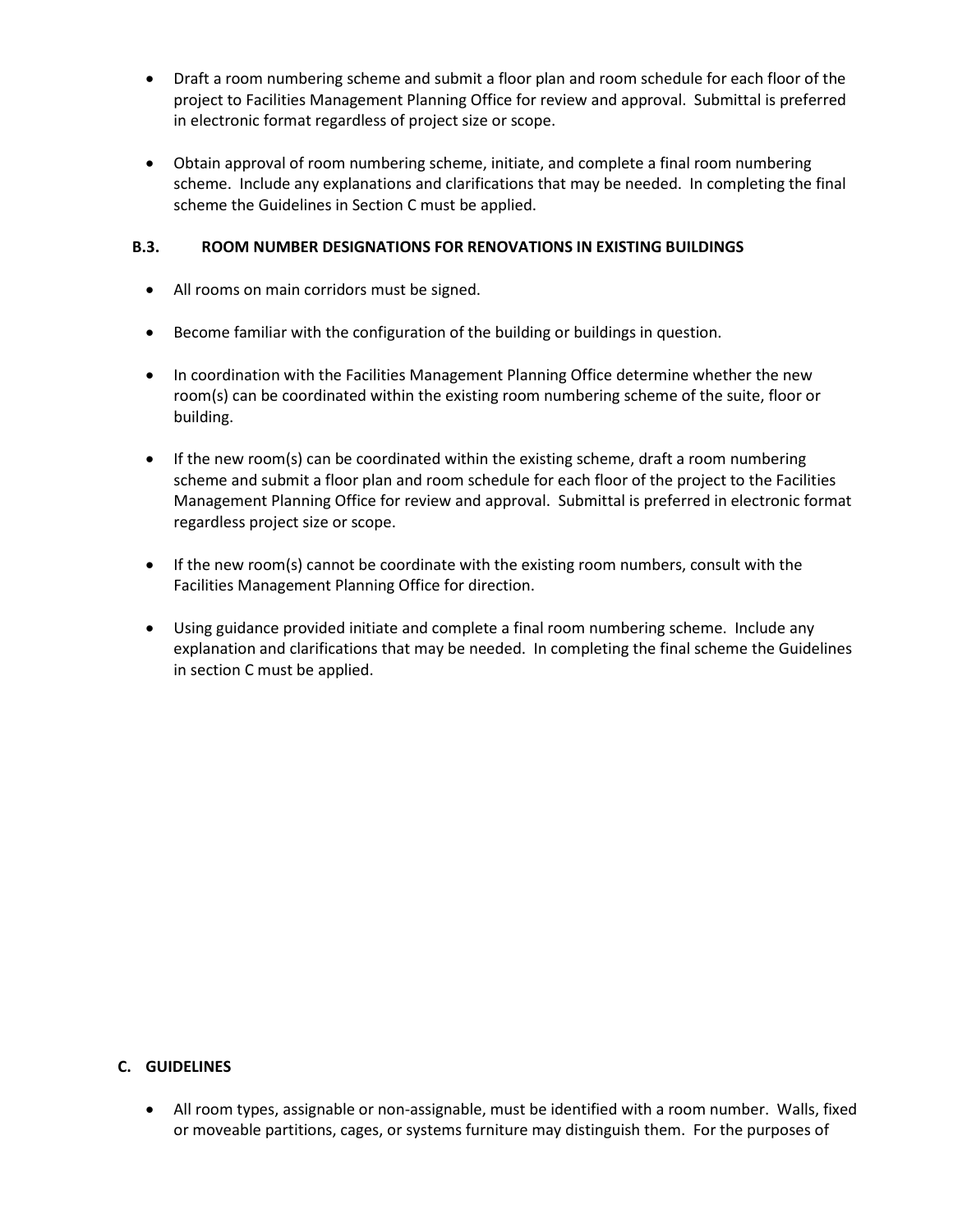entering room numbers into the documents, each number position should be determined as follows;

- o The first position indicates the building number or identifier.
- $\circ$  The second and third positions indicate the floor, depending on total number of floors in the building. Buildings with 9 floors or less only need/use one position, whereas Buildings having greater than 9 floors, will need/use two positions with leading zeroes for floors less than 10
- o For Buildings equal to or less than 9 floors;
	- **The third position through the sixth position identifies the room within the floor**
- o For Buildings greater than 9 floors;
	- The fourth position through the sixth position identifies the room within the floor
- $\circ$  Leading zeroes are required for all room numbers (positions 3-6) less than 10 (e.g. 08)
- o Letter suffixes will be used to identify rooms within a suite

For Buildings equal to or less than 9 floors:

|                                      | Bldg#  | Floor | Room Number             |  |             |
|--------------------------------------|--------|-------|-------------------------|--|-------------|
| For Buildings greater than 9 floors: |        |       |                         |  |             |
|                                      |        |       |                         |  |             |
|                                      | Bldg # |       | Floor (leading<br>zero) |  | Room Number |

- Zones may be established within a building to differentiate wings or to organize a large floor area. Zones must "telegraph" vertically throughout the building so that room numbers are grouped similarly from floor to floor.
- Wherever possible, start room numbering at, and or progress from, major entries or major circulation intersections and move in a clockwise direction.
- Where the traffic pattern is a loop, progression should be clockwise.
- Odd numbers should be assigned to the left and even numbers to the right of the chosen way finding circulation flow coming from a major entry or circulation intersection.
- Numbers should be organized, as much as practically possible, in a modular form to maintain consistency of location from floor to floor.
- Rooms off feeder corridors should be numbered using whole numbers without suffixes starting at the main corridor
- If the available whole numbers are insufficient to complete an area, a logical and sequential reorganization of adjacent areas, or of the entire floor, may be necessary.